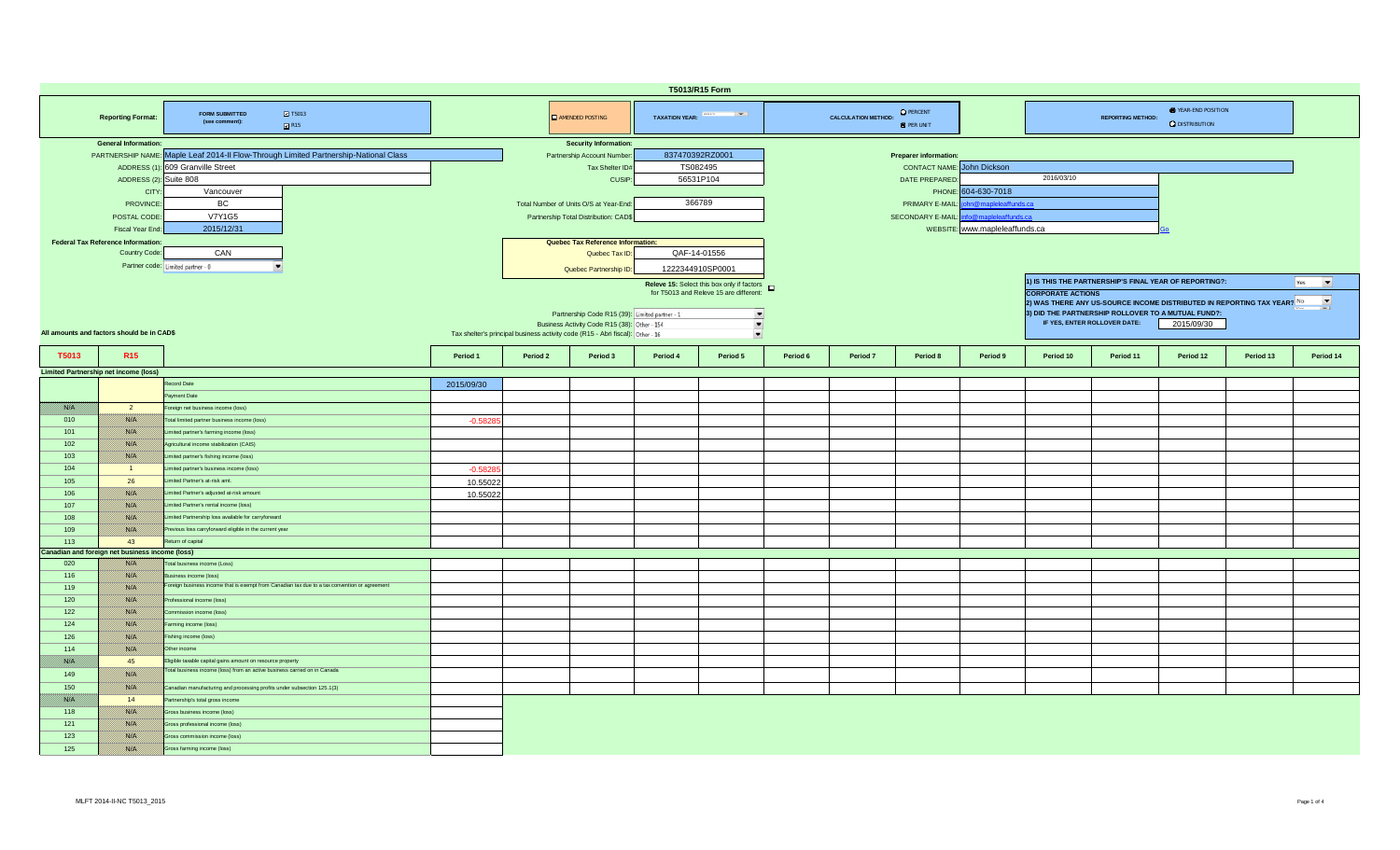| T5013                         | R <sub>15</sub>                                       |                                                                                                 | Period 1 | Period 2 | Period 3 | Period 4<br>Period 5 | Period 6 | Period 7 | Period 8 | Period 9 | Period 10 | Period 11 | Period 12 | Period 13 | Period 14 |
|-------------------------------|-------------------------------------------------------|-------------------------------------------------------------------------------------------------|----------|----------|----------|----------------------|----------|----------|----------|----------|-----------|-----------|-----------|-----------|-----------|
| 127                           |                                                       | Gross fishing income (loss)                                                                     |          |          |          |                      |          |          |          |          |           |           |           |           |           |
|                               |                                                       | >>> Canadian and foreign net business income (loss) - Jurisdiction Allocation                   |          |          |          |                      |          |          |          |          |           |           |           |           |           |
| $\overline{\phantom{a}}$      |                                                       |                                                                                                 |          |          |          |                      |          |          |          |          |           |           |           |           |           |
| $\overline{\phantom{a}}$      |                                                       |                                                                                                 |          |          |          |                      |          |          |          |          |           |           |           |           |           |
| $\overline{\phantom{a}}$      |                                                       |                                                                                                 |          |          |          |                      |          |          |          |          |           |           |           |           |           |
| $\blacktriangledown$          |                                                       |                                                                                                 |          |          |          |                      |          |          |          |          |           |           |           |           |           |
| $\blacktriangledown$          |                                                       |                                                                                                 |          |          |          |                      |          |          |          |          |           |           |           |           |           |
| $\overline{\phantom{a}}$      |                                                       |                                                                                                 |          |          |          |                      |          |          |          |          |           |           |           |           |           |
| $\overline{\phantom{a}}$      |                                                       |                                                                                                 |          |          |          |                      |          |          |          |          |           |           |           |           |           |
|                               | Canadian and foreign investments and carrying charges |                                                                                                 |          |          |          |                      |          |          |          |          |           |           |           |           |           |
| 110                           | $\overline{\mathbf{3}}$                               | Canadian and foreign net rental income (loss)                                                   |          |          |          |                      |          |          |          |          |           |           |           |           |           |
| 111                           | $\overline{4}$                                        | Foreign net rental income (loss)                                                                |          |          |          |                      |          |          |          |          |           |           |           |           |           |
| 112                           | <u> British</u>                                       | Foreign net rental income that is exempt from Canadian tax due to a tax convention or agreement |          |          |          |                      |          |          |          |          |           |           |           |           |           |
| 117                           | <b>BARTA</b>                                          | Gross Canadian and foreign rental income                                                        |          |          |          |                      |          |          |          |          |           |           |           |           |           |
| 128                           | $\overline{7}$                                        | terest from Canadian sources                                                                    |          |          |          |                      |          |          |          |          |           |           |           |           |           |
| 146                           | $\overline{7}$                                        | Other investment income                                                                         |          |          |          |                      |          |          |          |          |           |           |           |           |           |
| 129                           | 6B                                                    | Actual amount of dividends (other than eligible dividends)                                      |          |          |          |                      |          |          |          |          |           |           |           |           |           |
| 132                           | <b>6A</b>                                             | Actual amount of eligible dividends                                                             |          |          |          |                      |          |          |          |          |           |           |           |           |           |
| 135                           | 8                                                     | Foreign dividend and interest income                                                            |          |          |          |                      |          |          |          |          |           |           |           |           |           |
| 137                           | 13                                                    | Business investment loss                                                                        |          |          |          |                      |          |          |          |          |           |           |           |           |           |
| 145                           | 15B                                                   | Dividend rental arrangement compensation payments                                               |          |          |          |                      |          |          |          |          |           |           |           |           |           |
| 210                           | <b>15A</b>                                            | Total carrying charges                                                                          |          |          |          |                      |          |          |          |          |           |           |           |           |           |
|                               |                                                       | >>> Canadian and foreign investments and carrying charges - Jurisdiction allocation             |          |          |          |                      |          |          |          |          |           |           |           |           |           |
| $\overline{\phantom{a}}$      |                                                       |                                                                                                 |          |          |          |                      |          |          |          |          |           |           |           |           |           |
| $\overline{\phantom{a}}$      |                                                       |                                                                                                 |          |          |          |                      |          |          |          |          |           |           |           |           |           |
| $\overline{\phantom{a}}$      |                                                       |                                                                                                 |          |          |          |                      |          |          |          |          |           |           |           |           |           |
| $\overline{\phantom{a}}$      |                                                       |                                                                                                 |          |          |          |                      |          |          |          |          |           |           |           |           |           |
| $\blacktriangledown$          |                                                       |                                                                                                 |          |          |          |                      |          |          |          |          |           |           |           |           |           |
| $\overline{\phantom{a}}$      |                                                       |                                                                                                 |          |          |          |                      |          |          |          |          |           |           |           |           |           |
| Other amounts and information |                                                       |                                                                                                 |          |          |          |                      |          |          |          |          |           |           |           |           |           |
| 030                           | <b>BATH</b>                                           | Total capital gain (loss)                                                                       | 8.26389  |          |          |                      |          |          |          |          |           |           |           |           |           |
| 151                           | 10 <sup>°</sup>                                       | Capital gains (losses) [R15: used to calculate the deduction]                                   |          |          |          |                      |          |          |          |          |           |           |           |           |           |
| 151                           | 12                                                    | Capital gains (losses) [R15: not used to calculate the deduction]                               | 8.26389  |          |          |                      |          |          |          |          |           |           |           |           |           |
| 159                           | 11                                                    | Capital gains reserve                                                                           |          |          |          |                      |          |          |          |          |           |           |           |           |           |
| 040                           | 5 <sub>5</sub>                                        | Capital cost allowance                                                                          |          |          |          |                      |          |          |          |          |           |           |           |           |           |
| <u> Birliy</u>                | 9                                                     | Patronage dividends from a cooperative                                                          |          |          |          |                      |          |          |          |          |           |           |           |           |           |
| <u> Birth</u>                 | 16                                                    | Quebec income tax withheld at source                                                            |          |          |          |                      |          |          |          |          |           |           |           |           |           |
| <u> British</u>               | 34                                                    | R15: Exploration expenses - Northern Quebec                                                     |          |          |          |                      |          |          |          |          |           |           |           |           |           |
| <u> Birth</u>                 | 21B                                                   | westment tax credit (R15 only: Other Property)                                                  |          |          |          |                      |          |          |          |          |           |           |           |           |           |
| <u>filman</u>                 | 24A                                                   | Member Corp's share of debt                                                                     |          |          |          |                      |          |          |          |          |           |           |           |           |           |
| BANG K                        | 24B                                                   | Member Corp's share of qualified property                                                       |          |          |          |                      |          |          |          |          |           |           |           |           |           |
| //www                         | <b>24C</b>                                            | Member Corp's share of total assets                                                             |          |          |          |                      |          |          |          |          |           |           |           |           |           |
| film ann a                    | 27                                                    | Limited Partnership Loss                                                                        |          |          |          |                      |          |          |          |          |           |           |           |           |           |
| Birth M                       | 32                                                    | Exploration exp. Incurred in Quebec                                                             |          |          |          |                      |          |          |          |          |           |           |           |           |           |
| <u> British</u>               | 33                                                    | Surface mining/oil&gas exploration exp. in Quebec                                               |          |          |          |                      |          |          |          |          |           |           |           |           |           |
| <u>filman</u>                 | $35 - 28$                                             | Amt. Of assistance corresponding to exp. Reported in 28 on R15                                  |          |          |          |                      |          |          |          |          |           |           |           |           |           |
| //www                         | $35 - 29$                                             | Amt. Of assistance corresponding to exp. Reported in 30 on R15                                  |          |          |          |                      |          |          |          |          |           |           |           |           |           |
| <u> British</u>               | $35 - 30$                                             | Amt. Of assistance corresponding to exp. Reported in 32 on R15                                  |          |          |          |                      |          |          |          |          |           |           |           |           |           |
| <u> Birth</u>                 | $35 - 32$                                             | Amt. Of assistance corresponding to exp. Reported in 33 on R15                                  |          |          |          |                      |          |          |          |          |           |           |           |           |           |
| 1860 B                        | $35 - 33$                                             | Amt. Of assistance corresponding to exp. Reported in 33 on R15                                  |          |          |          |                      |          |          |          |          |           |           |           |           |           |
| <u> British</u>               | $35 - 34$                                             | Research amt. of assistance corresponding to exp. Reported in 34 on R15                         |          |          |          |                      |          |          |          |          |           |           |           |           |           |
| //www                         | 42                                                    | Percentage of business carried on in Quebec by the partnership                                  |          |          |          |                      |          |          |          |          |           |           |           |           |           |
| 171                           | 17                                                    | Foreign tax paid on non-business income                                                         |          |          |          |                      |          |          |          |          |           |           |           |           |           |
| 172                           | 18                                                    | Foreign tax paid on business income                                                             |          |          |          |                      |          |          |          |          |           |           |           |           |           |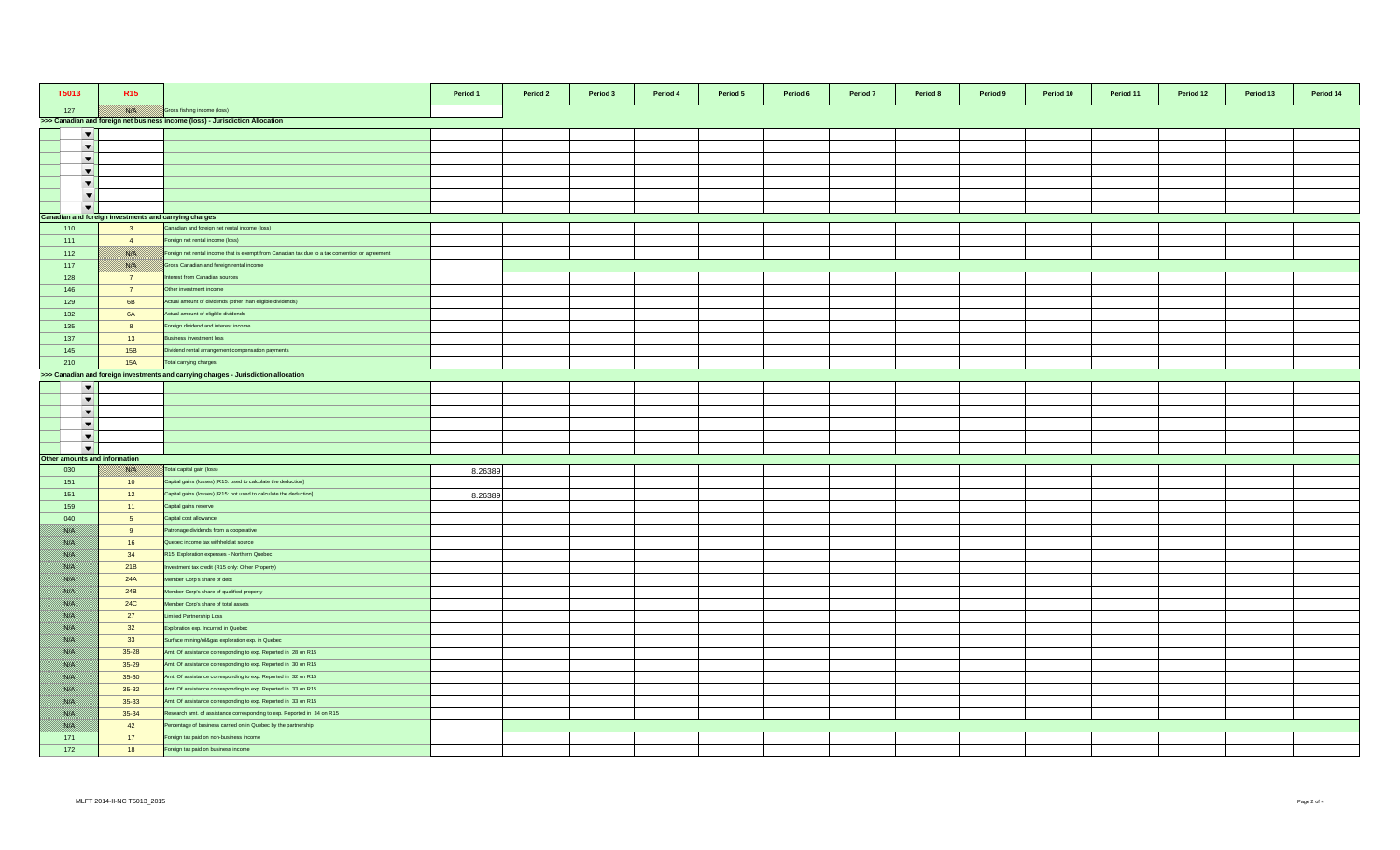| T5013                          | R <sub>15</sub> |                                                                       | Period 1 | Period 2 | Period 3 | Period 4 | Period 5 | Period 6 | Period 7 | Period 8 | Period 9 | Period 10 | Period 11 | Period 12 | Period 13 | Period 14 |
|--------------------------------|-----------------|-----------------------------------------------------------------------|----------|----------|----------|----------|----------|----------|----------|----------|----------|-----------|-----------|-----------|-----------|-----------|
| 173                            | 28              | Cdn Exploration Expenses (CEE)                                        |          |          |          |          |          |          |          |          |          |           |           |           |           |           |
| 174                            | 29              | Cdn Development expenses (CDE)                                        |          |          |          |          |          |          |          |          |          |           |           |           |           |           |
| 175                            | 30              | Cdn Oil and gas property exp (COPGE)                                  |          |          |          |          |          |          |          |          |          |           |           |           |           |           |
| 176                            | 31              | Foreign exploration and development expenses (FEDE)                   |          |          |          |          |          |          |          |          |          |           |           |           |           |           |
| 182                            | 19              | Eligible amount of charitable donations                               |          |          |          |          |          |          |          |          |          |           |           |           |           |           |
| 183                            | 20              | Eligible amount of cultural and ecological gifts                      |          |          |          |          |          |          |          |          |          |           |           |           |           |           |
|                                |                 | >>> Other amounts and information - Jurisdiction allocation           |          |          |          |          |          |          |          |          |          |           |           |           |           |           |
| $\overline{\phantom{a}}$       |                 |                                                                       |          |          |          |          |          |          |          |          |          |           |           |           |           |           |
| $\overline{\phantom{a}}$       |                 |                                                                       |          |          |          |          |          |          |          |          |          |           |           |           |           |           |
| $\overline{\phantom{a}}$       |                 |                                                                       |          |          |          |          |          |          |          |          |          |           |           |           |           |           |
| $\overline{\phantom{a}}$       |                 |                                                                       |          |          |          |          |          |          |          |          |          |           |           |           |           |           |
| $\overline{\phantom{a}}$       |                 |                                                                       |          |          |          |          |          |          |          |          |          |           |           |           |           |           |
| $\overline{\phantom{a}}$       |                 |                                                                       |          |          |          |          |          |          |          |          |          |           |           |           |           |           |
| $\overline{\phantom{a}}$       |                 |                                                                       |          |          |          |          |          |          |          |          |          |           |           |           |           |           |
| $\overline{\phantom{a}}$       |                 |                                                                       |          |          |          |          |          |          |          |          |          |           |           |           |           |           |
| $\blacktriangledown$           |                 |                                                                       |          |          |          |          |          |          |          |          |          |           |           |           |           |           |
|                                |                 | Renounced Canadian exploration and development expenses               |          |          |          |          |          |          |          |          |          |           |           |           |           |           |
| 190                            | 60              | Cdn exploration expense - renunciation                                |          |          |          |          |          |          |          |          |          |           |           |           |           |           |
| 191                            | 61              | Cdn development expense - renunciation                                |          |          |          |          |          |          |          |          |          |           |           |           |           |           |
| 192                            | <u> Karlin</u>  | Cdn exploration expense - assistance                                  |          |          |          |          |          |          |          |          |          |           |           |           |           |           |
| 193                            |                 | Cdn development expense - assistance                                  |          |          |          |          |          |          |          |          |          |           |           |           |           |           |
| 196                            |                 | Reduction - Portion subject int. free                                 |          |          |          |          |          |          |          |          |          |           |           |           |           |           |
| 194                            |                 | Amount - Exp qualifying for ITC                                       |          |          |          |          |          |          |          |          |          |           |           |           |           |           |
| 195                            | <u> ISSUS I</u> | mount - Portion subject int. free                                     |          |          |          |          |          |          |          |          |          |           |           |           |           |           |
| 197                            | <u> Karlin</u>  | BC - Expenses - Tax Credit                                            |          |          |          |          |          |          |          |          |          |           |           |           |           |           |
| 198                            |                 | SK - Expenses - Tax Credit                                            |          |          |          |          |          |          |          |          |          |           |           |           |           |           |
| 199                            |                 | MB - Expenses - Tax Credit                                            |          |          |          |          |          |          |          |          |          |           |           |           |           |           |
| 200                            | USSA S          | ON - Expenses - Tax Credit                                            |          |          |          |          |          |          |          |          |          |           |           |           |           |           |
| film an                        | 62              | Quebec Exploration Expense                                            |          |          |          |          |          |          |          |          |          |           |           |           |           |           |
| <u> Birth I</u>                | 63              | Quebec surface mining exploration or oil and gas exploration expenses |          |          |          |          |          |          |          |          |          |           |           |           |           |           |
| <u> British</u>                | 64              | Exploration expenses - Northern Quebec                                |          |          |          |          |          |          |          |          |          |           |           |           |           |           |
| <u> Wissels I</u>              | 65              | Security issues expenses                                              |          |          |          |          |          |          |          |          |          |           |           |           |           |           |
| 78. S                          | 66-60           | Amt. of assistance corresponding to exp. reported in 60               |          |          |          |          |          |          |          |          |          |           |           |           |           |           |
| film an                        | 66-61           | Amt. of assistance corresponding to exp. reported in 61               |          |          |          |          |          |          |          |          |          |           |           |           |           |           |
| <u>filman</u>                  | 66-62           | Amt. of assistance corresponding to exp. reported in 62               |          |          |          |          |          |          |          |          |          |           |           |           |           |           |
| <u> Biblioth</u>               | 66-63           | Amt. of assistance corresponding to exp. reported in 63               |          |          |          |          |          |          |          |          |          |           |           |           |           |           |
|                                | 66-64           | Amt. of assistance corresponding to exp. reported in 64               |          |          |          |          |          |          |          |          |          |           |           |           |           |           |
| <b>Tax Shelter Information</b> |                 |                                                                       |          |          |          |          |          |          |          |          |          |           |           |           |           |           |
| 201                            | 50              | lumber of units acquired                                              |          |          |          |          |          |          |          |          |          |           |           |           |           |           |
| 202                            | 51              | Cost per unit                                                         | 25.00000 |          |          |          |          |          |          |          |          |           |           |           |           |           |
| 203                            | 52              | Total cost of units                                                   |          |          |          |          |          |          |          |          |          |           |           |           |           |           |
|                                | 53              | imited-recourse amounts                                               |          |          |          |          |          |          |          |          |          |           |           |           |           |           |
|                                | 54              | At-risk adjustment                                                    |          |          |          |          |          |          |          |          |          |           |           |           |           |           |
| 204                            | 55              | Other indirect reductions                                             |          |          |          |          |          |          |          |          |          |           |           |           |           |           |
|                                |                 | >>T5013 Other Information Boxes with no calculation - text and dates  |          |          |          |          |          |          |          |          |          |           |           |           |           |           |
| $\blacktriangledown$           |                 |                                                                       |          |          |          |          |          |          |          |          |          |           |           |           |           |           |
| $\blacktriangledown$           | film an         |                                                                       |          |          |          |          |          |          |          |          |          |           |           |           |           |           |